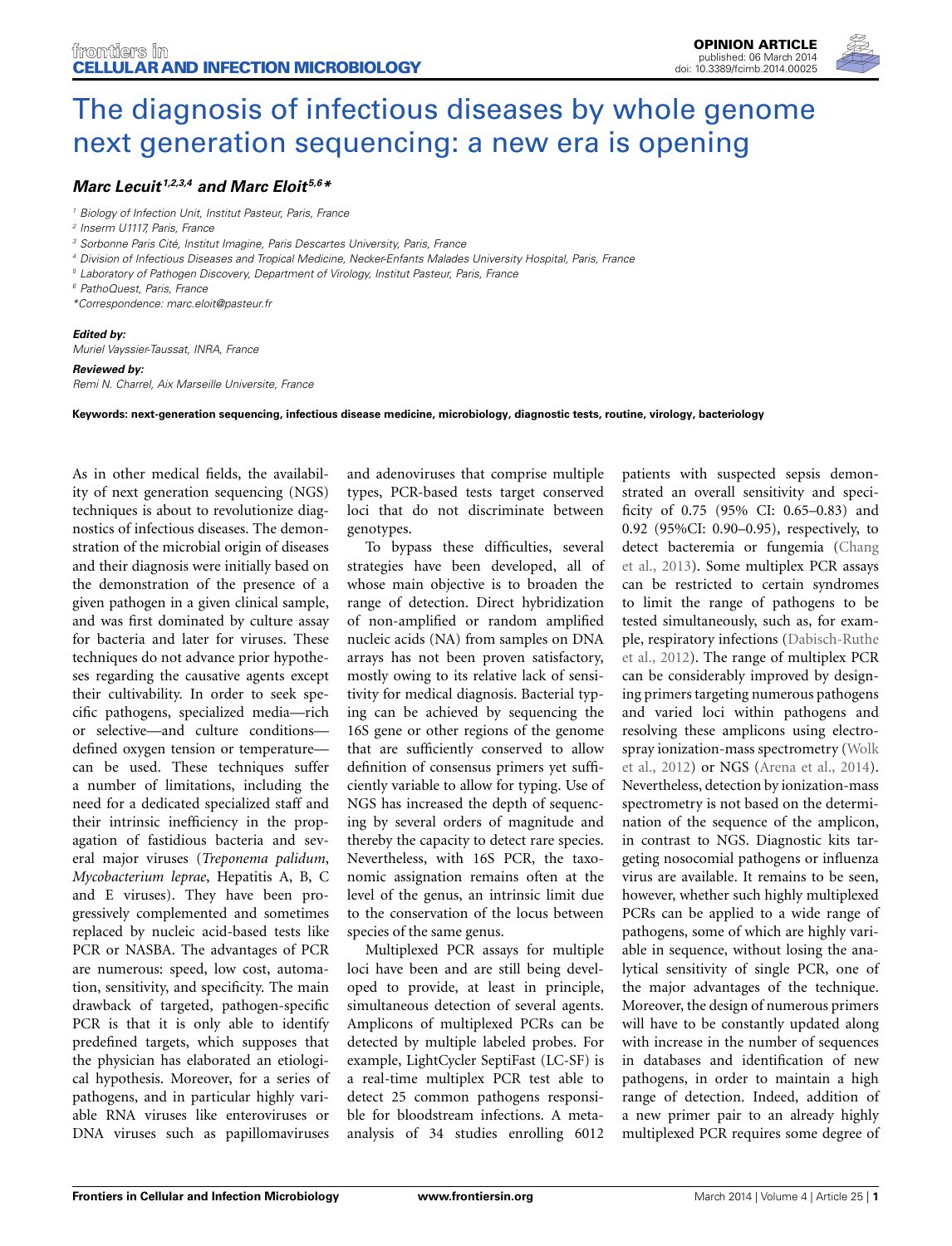revalidation, which can become a laborious and never-ending process.

An alternative strategy takes advantage of the increasing availability and speed and decreasing cost per base of NGS offered by deep sequencing machines. It is now possible to use the tools of metagenomics, which is the study of the microbial genetic sequences recovered directly from a given human, animal, or environmental sample. In this setting, the sequence of all the NA species of the sample are determined and compared with those in databases. This technology has first been used to describe the complexity and the dynamics of microbiomes from different origins, including from the gut, other mucosal sites and the skin, as well as from various human-made (e.g., sewage) and natural (e.g., sea) environments. It has also been used to discover new infectious agents. De novo assembly of full length genomes of pathogens can sometimes be achieved directly from the samples, and if not large partial sequences can be subsequently completed by using classical molecular biology tools. Frequently, such metagenomic study uncover known but unexpected viruses, phages, bacteria, parasites or fungi [\(De Vlaminck et al., 2013](#page-2-4)), which paves the way to application in the field of diagnosis of infectious diseases. As reviewed recently [\(Barzon et al., 2013;](#page-2-5) [Capobianchi et al.](#page-2-6), [2013](#page-2-6)), some applications for NGS in virology—pathogen discovery, study of viral variability—have already emerged.

In principle, such a whole genome NGS (WG-NGS) would be advantageous in clinical diagnostics, as there is no need to design specific primers to pre-amplify target sequences. This avoids the very hard work consisting of designing several tens or hundreds of specific primers able to target multiple pathogens, and checking their capacity to function simultaneously without interference. Furthermore, there is no requirement for continuous adaptation of the sequence of primers with the description of new variants and species.

These advantages, however, come with several drawbacks. The main one is that random amplification, currently indispensable for all available sequencing technologies, also amplifies host NA, meaning that searching for microbial NA is like looking for a needle in a haystack. Indeed, while the depth of sequencing can compensate, at least in part, for this shortcoming, it is not cost-effective. The microbe vs. host NA ratio must therefore be increased using different strategies, such as hydrolysis, chemical treatment or depletion of host sequences. Nevertheless, this procedure still requires high depth sequencing, at least if an analytical sensitivity similar to that of diagnostic PCRs is expected. Also, good genome coverage is necessary to predict phenotypes such as resistance to antimicrobials or virulence, as loci of interest are not specifically targeted and success in obtaining the necessary genetic information is unpredictable when partial sequences are acquired.

The analytical sensitivity of WG-NGS is not as easy to evaluate as that of PCR, as it is more critically influenced by matrix properties. In particular, the quantity of host NA, as well as its physical state or association with proteins, may complicate its elimination before sequencing. Also, the analytical sensitivity critically depends on the depth of sequencing. Using around 20,000–100,000 reads of the 454 platform per sample, only a high load of the Schmallenberg virus (superior to  $10^{10}$  gc/mL) could be detected in clinical samples [\(Rosseel et al.](#page-2-7), [2012](#page-2-7)). Increasing the depth of sequencing for an optimized sample preparation can decrease the level of detection down to  $10^2-10^3$  gc/mL, within the range of most homemade PCRs. Also, in contrast to PCR, the analytical sensitivity depends on the length of the genome. Longer length translates into a higher number of potentially available reads as seen in some studies for viruses [\(Wylie et al., 2012](#page-2-8)). This should also be the case for bacterial and fungal genomes, which could be seen as an advantage for the detection of such microbes as their blood concentration can be very low even in samples of infected patients. The diagnostic sensitivity was evaluated in some studies. Sequence analysis of the human virome in febrile and afebrile children revealed a wide range of viruses in plasma that correlated with the febrile status [\(Wylie et al.](#page-2-8), [2012\)](#page-2-8). Of note, this study illustrated that compared with PCR, WG-NGS missed some samples found positive with high CT by qPCR, a shortcoming that was partially overcome by increasing the depth of sequencing. That

can be partially overcome by improving the sample preparation. Moreover, their work revealed two advantages of NGS-WG: first, viruses were identified that would not have been routinely queried by PCR assays for known pathogens (for example astrovirus MLB2 in plasma). Also WG-NGS enabled determination of virus subtype or variant strains of rhinovirus, bocavirus and HHV-6, even on the basis of a few reads, without sequencing most of the viral genome. Microbial and DNA virus loads in plasma were also followed efficiently after immunosuppressive therapy [\(De Vlaminck et al., 2013](#page-2-4)). In the field of bacteriology, most studies have dealt with sequencing of clinical isolates cultured *in vitro*, but good results have been obtained by direct sequencing from clinical samples, for example for the [diagnosis of tuberculosis lesions \(](#page-2-9)Chan et al., [2013](#page-2-9)), fecal samples from diarrheic patients [\(Loman et al.](#page-2-10), [2013](#page-2-10)), or urinary samples from patients with suspected urinary tract infections [\(Hasman et al., 2014\)](#page-2-11). Another advantage of the technique is its capacity to identify co-infections, which is of great help to adapt therapeutics.

Developing a WG-NGS diagnostic pipeline critically relies on two partly interdependent criteria: time to results and database exhaustiveness. Indeed, some sequence knowledge is necessary to design primers for PCR, but the whole genome sequence does not need to be known. Indeed this is also the case for WG-NGS, but lack of information regarding the whole genome sequence and organization will have an impact on sensitivity (some useful reads being at risk of not being properly identified). As the growth of databases is very rapid, being fueled by the development of NGS as a standard tool, such limits will not last long. Also, the requirements are not the same for pathogen discovery, when the range of detection should typically include the unknown, and medical diagnosis. In this latter case, it is more important to screen samples against a curated database of known pathogens that could be of interest for the physicians. Typical blast analysis of hundreds of million of reads after de novo assembly into larger contigs against the whole NCBI databases using relaxed criteria, which is classical in pathogen discovery, is too time- and